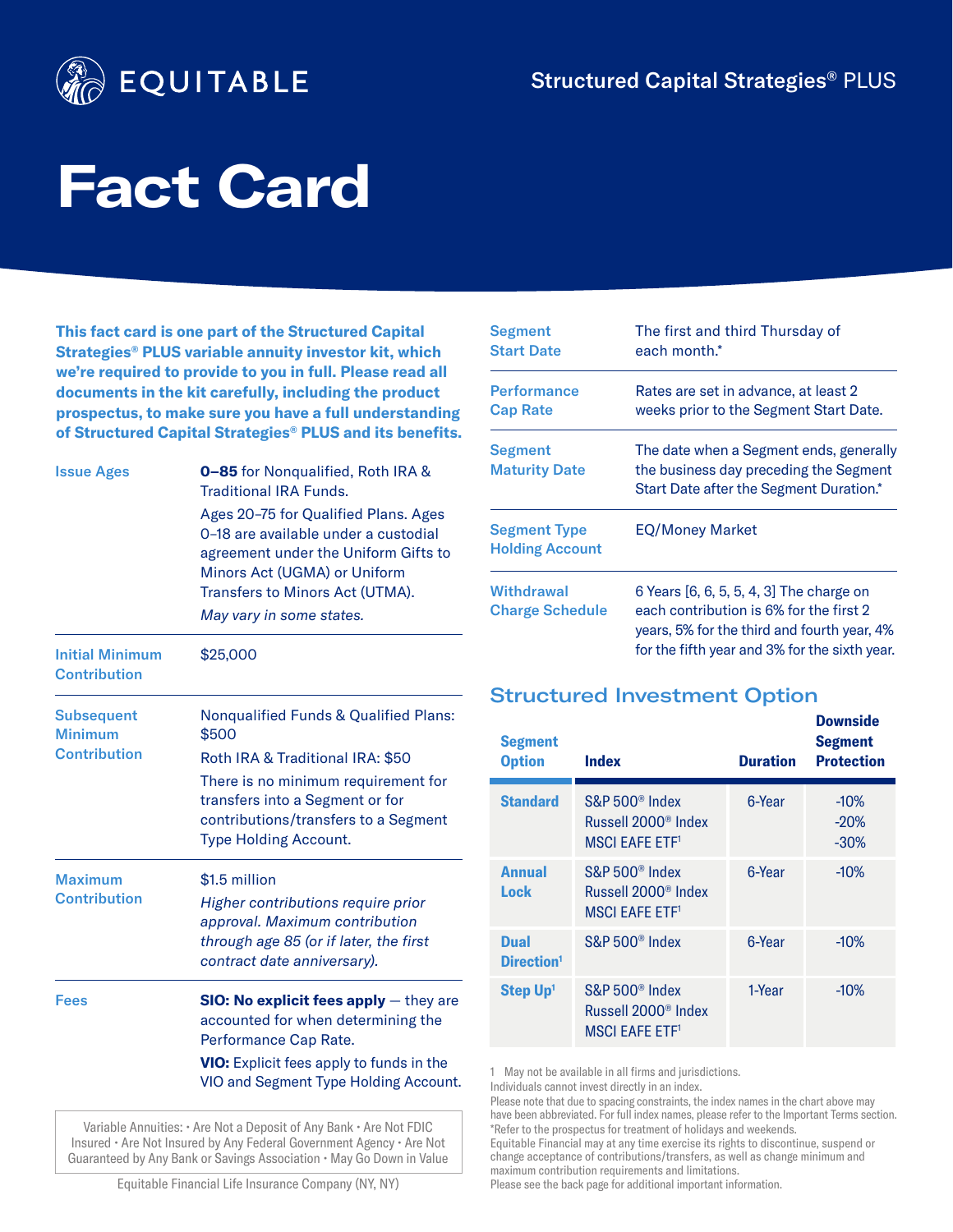# Investment options

### **Structured Investment Option (SIO)**

The Structured Investment Option gives you a simplified way to take advantage of possible gains knowing you're protected from a portion of loss. We call each investment within the SIO a Segment, and you can invest in one or more Segments for set time periods.

There are four types of SIO, each of which provides performance tied to the performance of a well-known benchmark index for a set period, up to a Performance Cap Rate. If the market goes down, your investment is protected against a portion of loss through a Segment Buffer.<sup>2</sup>

# The four types of SIO currently available are:

| <b>Standard</b><br><b>Segment</b>          | Tracks the performance of your chosen index<br>from the start of the Segment Duration to the<br>end, measuring it from point to point. If the<br>index performance is up, you can capture<br>growth up to the Performance Cap Rate. If the<br>chosen benchmark index performance is<br>negative, the chosen Segment Buffer will<br>absorb up to 10%, 20% or 30% of loss.                             |
|--------------------------------------------|------------------------------------------------------------------------------------------------------------------------------------------------------------------------------------------------------------------------------------------------------------------------------------------------------------------------------------------------------------------------------------------------------|
| <b>Annual Lock</b><br><b>Segment</b>       | Provides a return that is cumulatively<br>calculated based on index performance each<br>Annual Lock Period, subject to the<br>Performance Cap Rate and Segment Buffer.<br>The Performance Cap Rate is determined at<br>the inception of the 6-year Segment Duration.<br>The -10% Segment Buffer protects against the<br>first 10% of loss each Annual Lock Period.                                   |
| Dual<br><b>Direction</b><br><b>Segment</b> | Offers the potential for returns in two ways:<br>growth up to a cap when index performance is<br>up, and growth within the Segment Buffer. Your<br>investment will receive a positive return of the<br>same percentage if the benchmark index shows<br>a loss that is up to and inclusive of -10% at<br>maturity. When the market goes down more<br>than 10%, a buffer protects against 10% of loss. |
| <b>Step Up</b><br><b>Segment</b>           | Offers an upside guaranteed return that is<br>equal to the Performance Cap Rate if the index<br>performance is equal to or greater than zero<br>when the Segment matures. If the chosen<br>benchmark index performance is negative, the<br>Segment Buffer will absorb up to 10% of loss.                                                                                                             |

Once amounts are in a Segment, you cannot transfer out of a Segment to another investment option. You can only make withdrawals out of a Segment or surrender your contract. The amount you would receive would be calculated using the formula for the Segment Interim Value.

The SIO does not involve an investment in any underlying portfolio. Instead, it is an obligation of Equitable Financial Life Insurance Company.

## **Variable Investment Option (VIO)**

VIOs are also available, without Segment Buffers or Performance Cap Rates.

**These choices are:**

1 **EQ/Balanced Strategy** 2**EQ/Money Market**

Your investment return is dependent on the performance of the underlying portfolios, subject to market fluctuations and could include the loss of principal. (See Important Terms section.)

# Dollar Cap Averaging (DCA)

The Dollar Cap Averaging Program (DCA) is an optional service designed to reduce investment timing decisions by systematically investing in any of the available Segments over a period of either 3 or 6 months. The program invests in the Dollar Cap Averaging Account, which is part of the EQ/Money Market Variable Investment Option. The Dollar Cap Averaging Account has the same rate of return as the EQ/Money Market Variable Investment Option. The program allows you to gradually allocate amounts to available Segment Type Holding Accounts by periodically transferring approximately the same dollar amount to your selected Segment Type Holding Accounts. Regular allocations to the Segment Type Holding Accounts will allow you to invest in the Segments at different Performance Cap Rates. This plan of investing, however, does not guarantee that you will earn a profit or be protected against losses. We may, at any time, exercise our right to terminate transfers to any of the Segment Type Holding Accounts, limit the number of Segments that you may elect, or discontinue offering the program. The DCA can be funded from both new contributions to your contract and transfers from the investment options, including the EQ/Money Market Variable Investment Option. If you elect to invest in the DCA at contract issue, 100% of your initial contribution must be allocated to the DCA. In other words, your initial contribution cannot be split between your DCA and any other investment option available under the contract.

<sup>2</sup> If the negative return is in excess of the Segment Buffer, there could be substantial loss of principal.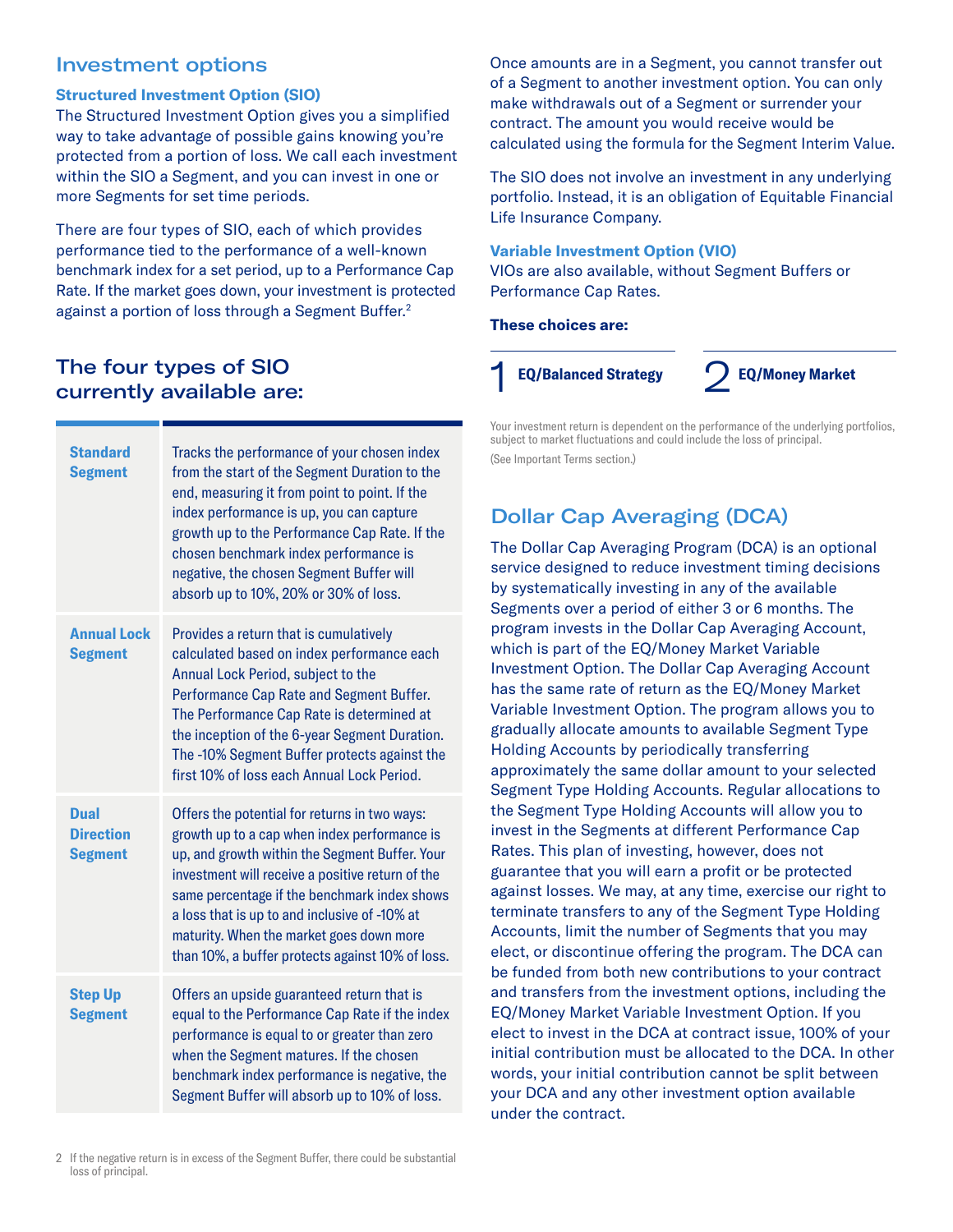# Variable Investment Option fee

**1.15%** plus portfolio fees (a daily charge deducted from the net assets in each VIO and Segment Type Holding Account to cover administrative expenses, sales expenses and certain expense risks). These fees do not apply to funds held in Segments.

# Underlying Investment portfolio expenses

(expressed as an annual percentage of daily net assets)

| <b>EQ/Balanced Strategy</b> | 1.00% |
|-----------------------------|-------|
| <b>EQ/Money Market</b>      | 0.71% |

Please read the prospectus for detailed fee information.

# Withdrawing money

### **Free Withdrawal Amount:**

Access up to 10% of the beginning-of-contract-year account value free of withdrawal charges.

### **Withdrawals in Excess of Free Withdrawal Amount:**

If withdrawals are made prior to 6 years after making a contribution, the investor will incur a declining withdrawal charge, a percentage dependent on the year they withdraw. Withdrawal charges may be waived under certain circumstances. Note: A new withdrawal charge schedule will apply to each contribution as of the date received by Equitable Financial.

### **Withdrawals from a Segment:**

Withdrawals prior to the Segment Maturity Date reduce the Segment Investment on a pro rata basis by the same proportion that the Segment Interim Value is reduced on the date of the withdrawal.

# Withdrawal Charges

| <b>Contract Year</b>               | 1–2 | 3-4 |    |    |             |
|------------------------------------|-----|-----|----|----|-------------|
| <b>Declining Withdrawal Charge</b> | 6%  | 5%  | 4% | 3% | <b>None</b> |

### **Partial withdrawals are permitted.**

Unless otherwise requested, withdrawals are taken in the following order on a pro rata basis:

| ◢ | <b>Variable Investment Options (VIOs)</b> | <b>Dollar Cap Averaging Account (DCA)</b> |
|---|-------------------------------------------|-------------------------------------------|
|   | <b>Segment Type Holding Account(s)</b>    | Segment(s)                                |

Alternatively, if you want to select Segments to withdraw from, you may make that selection after the VIOs and Segment Type Holding Account(s) have been depleted. Amounts withdrawn from active Segments will be valued using the formula for calculating the Segment Interim Value. Withdrawal charges apply separately for each contribution. When calculating the withdrawal charges, contributions that have been invested the longest are withdrawn first, before earnings. This means that a withdrawal of a Segment with positive earnings when the surrender charge has expired will still incur a surrender charge if a subsequent contribution was made when its surrender charge has not yet expired.

(See Important Terms section.)

Automatic Required Minimum Distribution (RMD) withdrawal service is available. Beginning in the calendar year in which you reach age 72 (or age 70½ if applicable), you will receive an annual RMD payment in December when you enroll in the RMD program.\* RMD withdrawals that are distributed through the program that are in excess of the 10% free withdrawal amount are not subject to withdrawal charges. Withdrawn money is taken in the same order as partial withdrawals (see above).

\* For traditional IRAs, due to a federal law change effective January 1, 2020, the date you must begin your Lifetime Required Minimum Distributions (RMDs) has changed from April 1 of the calendar year after the year you turn age 70½ to April 1 of the calendar year after you turn age 72 if you attain age 70½ on or after January 1, 2020. This means that if you were born June 30, 1949 or earlier, you must begin taking your RMDs by April 1 of the calendar year after the year in which you turn age 70½. If you were born July 1, 1949 or later, you must begin taking your RMDs by April 1 of the calendar year after the year in which you turn age 72.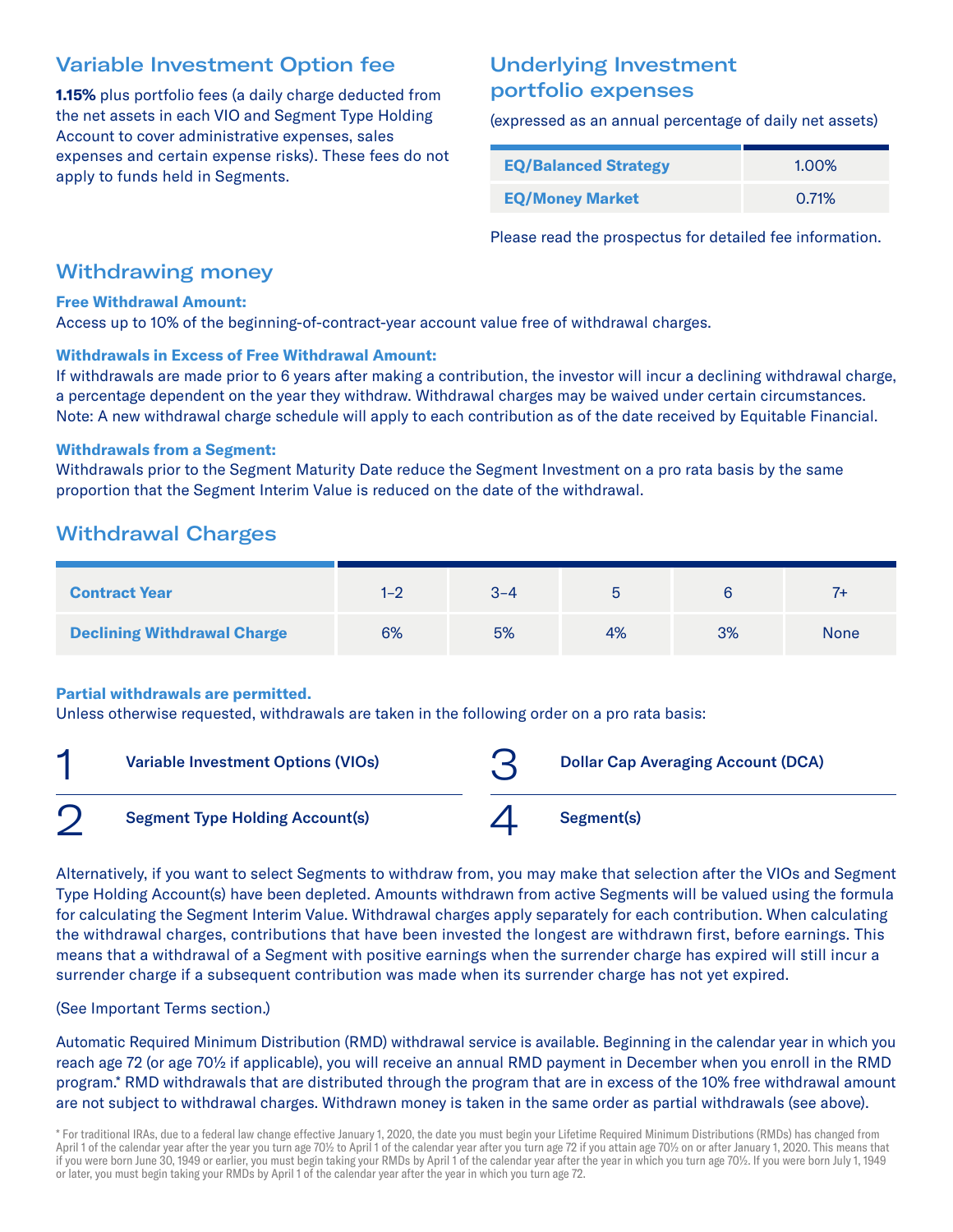# Death Benefit

Return of Account Value as of the date all paperwork is received in good order, without any missing or unclear information.

The Segment Interim Value is used in the calculation of the death benefit, and may be lower than the original investment in the Segment, even when the index is higher at the time of the death benefit payment than at the time of the original investment. If an investor dies before the Segment Maturity Date, the Segment Buffer will not necessarily apply to the extent it would on the Segment Maturity Date, and any upside performance will be limited to a percentage lower than the Performance Cap Rate.

See Segment Interim Value in the Important Terms section.

Structured Capital Strategies® PLUS Return of Premium Death Benefit<sup>1</sup> is an optional rider that returns the sum of premiums adjusted pro rata for withdrawals and is

Tax consequences

Distributions taken prior to annuitization are generally considered to come from the gain in the contract first. If the contract is tax-qualified, generally all withdrawals

offered to ages between 0 and 75. The maximum contribution age for contracts with Return of Premium Death Benefit will be through age 75 or, if later, the first contract date anniversary. You cannot terminate the Return of Premium Death Benefit once you elect it. The Return of Premium Death Benefit fee is equal to an annual rate of 0.20% for all Segments within Structured Capital Strategies® PLUS and the Variable Investment Options. The death of the reference life on a contract determines when the Return of Premium Death Benefit is payable. The reference life for the Return of Premium Death Benefit is the original owner(s) (or annuitant, if applicable). The reference life will be set for the life of the contract at issue. For joint owner contracts, both spouses are reference lives, and the Return of Premium Death Benefit is payable upon the death of the second spouse. The Return of Premium Death Benefit will not be available for contracts with: 1. Non-spousal joint owners, 2. Joint annuitants if there is a non-natural owner.

are treated as distributions of gain. Withdrawals of gain are taxed as ordinary income and, if taken prior to age 59½, may be subject to an additional 10% federal tax.

| <b>Account Value</b>                                             | The total of: (i) the values you have in the Variable Investment Options; (ii) the values you have in the Segment Type Holding<br>Accounts; and (iii) your Segment Interim Values.                                                                                                                                                                                                                                                                                                                                                                                                                                                                                                                                                                  |  |  |
|------------------------------------------------------------------|-----------------------------------------------------------------------------------------------------------------------------------------------------------------------------------------------------------------------------------------------------------------------------------------------------------------------------------------------------------------------------------------------------------------------------------------------------------------------------------------------------------------------------------------------------------------------------------------------------------------------------------------------------------------------------------------------------------------------------------------------------|--|--|
| <b>Annual Lock Anniversary</b>                                   | The end of each Annual Lock Period.                                                                                                                                                                                                                                                                                                                                                                                                                                                                                                                                                                                                                                                                                                                 |  |  |
| <b>Annual Lock</b><br><b>Anniversary</b><br><b>Ending Amount</b> | The amount on an Annual Lock Anniversary calculated for the first Annual Lock Period by adding the Annual Lock Return<br>Amount to the Segment Investment, as adjusted for any withdrawals from that Segment. For subsequent Annual Lock<br>Periods, the amount is calculated by adding the Annual Lock Return Amount to the previous Annual Lock Anniversary<br>Amount, as adjusted for any withdrawals from that Segment. The Annual Lock Anniversary Amount is used solely to<br>calculate the Segment Maturity Value for Annual Lock Segments. The Annual Lock Anniversary Amount is not credited to the<br>contract, is not the Segment Interim Value and cannot be received upon surrender or withdrawal.                                     |  |  |
| <b>Annual Lock Period</b>                                        | Each of the 1-year periods during an Annual Lock Segment.                                                                                                                                                                                                                                                                                                                                                                                                                                                                                                                                                                                                                                                                                           |  |  |
| <b>Annual Lock</b><br><b>Segment</b>                             | Any multiyear duration Segment belonging to a Segment Type whose name includes "Annual Lock." Unlike other Segments,<br>your return is cumulatively calculated based on index performance each Annual Lock Period, subject to the Performance<br>Cap Rate and Segment Buffer.                                                                                                                                                                                                                                                                                                                                                                                                                                                                       |  |  |
| <b>Annual Lock Yearly</b><br><b>Rate of Return</b>               | The rate of return for an Annual Lock Segment during an Annual Lock Period as calculated on the Annual Lock Anniversary.<br>If the index performance rate is positive, then the Annual Lock Yearly Rate of Return is a rate equal to the index performance<br>rate, but not more than the Performance Cap Rate. If the index performance rate is negative, but declines by a percentage<br>less than or equal to the Segment Buffer, then the Annual Lock Yearly Rate of Return is 0%. If the index performance rate is<br>negative, and declines by more than the Segment Buffer, then the Annual Lock Yearly Rate of Return is negative, but will not<br>reflect the amount of the Segment Buffer (i.e., the first -10% of downside performance). |  |  |

# Important terms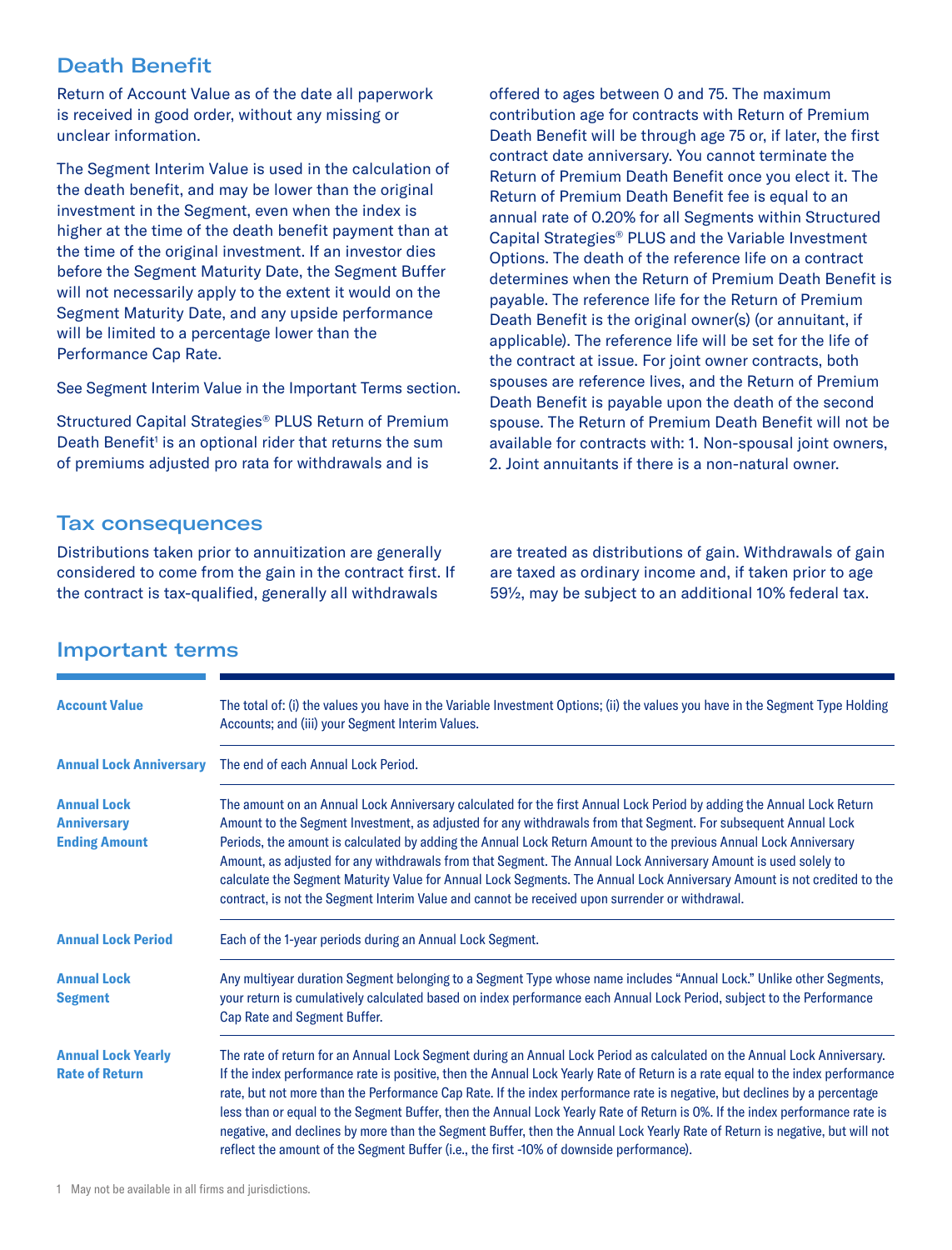| <b>Annual Lock Yearly</b><br><b>Return Amount</b>                                         | Equals the Segment Investment multiplied by the Annual Lock Yearly Rate of Return for the first Annual Lock Period. For<br>subsequent Annual Lock Periods, it is equal to the Annual Lock Anniversary Starting Amount multiplied by the<br>corresponding Annual Lock Yearly Rate of Return.                                                                                                                                                                                                                                                                                                                                                      |
|-------------------------------------------------------------------------------------------|--------------------------------------------------------------------------------------------------------------------------------------------------------------------------------------------------------------------------------------------------------------------------------------------------------------------------------------------------------------------------------------------------------------------------------------------------------------------------------------------------------------------------------------------------------------------------------------------------------------------------------------------------|
| <b>Dollar Cap Averaging</b><br>(DCA) Program                                              | Our Dollar Cap Averaging Program allows for the systematic transfer of amounts in the Dollar Cap Averaging Account into<br>the Segment Type Holding Accounts.                                                                                                                                                                                                                                                                                                                                                                                                                                                                                    |
| <b>Dual Direction Segment</b><br>(May not be available in<br>all firms and jurisdictions) | Any Segment belonging to a Segment Type whose name includes "Dual Direction." Dual Direction Segments measure the<br>performance of the index from Segment Start Date to Segment Maturity Date. If the corresponding index performance rate exceeds<br>the Performance Cap Rate during this time period, you receive the Performance Cap Rate. If the index performance rate is between<br>the Performance Cap Rate and Segment Buffer (inclusive of both), you receive the absolute value of the index performance. If the<br>index performance rate is less than the Segment Buffer, the Segment Buffer will absorb the first 10% of the loss. |
| <b>Performance Cap Rate</b>                                                               | For Standard and Dual Direction Segments, the Performance Cap Rate is the highest Segment Rate of Return that can be<br>credited on a Segment Maturity Date. For Annual Lock Segments, the Performance Cap Rate is the highest Annual Lock<br>Yearly Rate of Return that can be applied on an Annual Lock Anniversary. For Step Up Segments, the Performance Cap Rate<br>is the Segment Rate of Return if the index performance rate for that Segment is greater than or equal to zero. The<br>Performance Cap Rate is not an Annual Rate of Return.                                                                                             |
| <b>Segment</b>                                                                            | An investment option we establish with the index, Segment Duration and Segment Buffer of a specific Segment Type, and<br>for which we also specify a Segment Maturity Date and Performance Cap Rate. We currently offer Standard Segments,<br>Annual Lock Segments, Dual Direction Segments and Step Up Segments.                                                                                                                                                                                                                                                                                                                                |
| <b>Segment Buffer</b>                                                                     | The portion of any negative index performance rate that the Segment Buffer absorbs on a Segment Maturity Date or each<br>Annual Lock Anniversary for a particular Segment. Any percentage decline in a Segment's index performance rate in excess<br>of the Segment Buffer reduces your Segment Maturity Value and any Annual Lock Anniversary Ending Amount.                                                                                                                                                                                                                                                                                    |
| <b>Segment Duration</b>                                                                   | Period from Segment Start Date to Segment Maturity Date.                                                                                                                                                                                                                                                                                                                                                                                                                                                                                                                                                                                         |
| <b>Segment Interim</b><br><b>Value (SIV)</b>                                              | The value of your investment in a Segment prior to the Segment Maturity Date, and it may be lower than your original<br>investment in the Segment even where the index is higher at the time of the withdrawal prior to maturity. A withdrawal from<br>the Segment Interim Value may be lower than your Segment Investment and may be less than the amount you would have<br>received had you held the investment until the Segment Maturity Date.                                                                                                                                                                                               |
| <b>Segment Investment</b>                                                                 | The amount transferred to a Segment on its Segment Start Date, as adjusted for any withdrawals from that Segment.                                                                                                                                                                                                                                                                                                                                                                                                                                                                                                                                |
| <b>Segment Maturity Date</b>                                                              | The Segment Business Day on which a Segment ends.                                                                                                                                                                                                                                                                                                                                                                                                                                                                                                                                                                                                |
| <b>Segment Option</b>                                                                     | Comprises all Standard Segments, Annual Lock Segments, Dual Direction Segments or Step Up Segments.                                                                                                                                                                                                                                                                                                                                                                                                                                                                                                                                              |
| <b>Segment Rate</b><br>of Return                                                          | The rate of return earned by a Segment as calculated on the Segment Maturity Date. The Segment Rate of Return is<br>calculated differently for different Segment Options.                                                                                                                                                                                                                                                                                                                                                                                                                                                                        |
| <b>Segment Start Date</b>                                                                 | The Segment Business Day on which a new Segment is established.                                                                                                                                                                                                                                                                                                                                                                                                                                                                                                                                                                                  |
| <b>Segment Type</b>                                                                       | Comprises all Segment Options having the same index, Segment Duration and Segment Buffer. Each Segment Type has a<br>corresponding Segment Type Holding Account.                                                                                                                                                                                                                                                                                                                                                                                                                                                                                 |
| <b>Segment Type</b><br><b>Holding Account</b>                                             | An account that holds all contributions and transfers allocated to a Segment Type pending investment in a Segment. There<br>is a Segment Type Holding Account for each Segment Type. The Segment Type Holding Accounts are part of the EQ/Money<br>Market Variable Investment Option.                                                                                                                                                                                                                                                                                                                                                            |
| <b>Standard Segment</b>                                                                   | Any Segment that is not an Annual Lock Segment, Dual Direction Segment or Step Up Segment.                                                                                                                                                                                                                                                                                                                                                                                                                                                                                                                                                       |
| <b>Step Up Segment</b><br>(May not be available in<br>all firms and jurisdictions)        | Any Segment belonging to a Segment Type whose name includes "Step Up." For Step Up Segments, the Segment Rate of<br>Return is equal to the Performance Cap Rate if the index performance rate for that Segment is greater than or equal to zero<br>on the Segment Maturity Date.                                                                                                                                                                                                                                                                                                                                                                 |
| <b>Structured Investment</b><br><b>Option (SIO)</b>                                       | An investment option that permits you to invest in various Segments, each tied to the performance of an index, and<br>participate in the performance of that index.                                                                                                                                                                                                                                                                                                                                                                                                                                                                              |